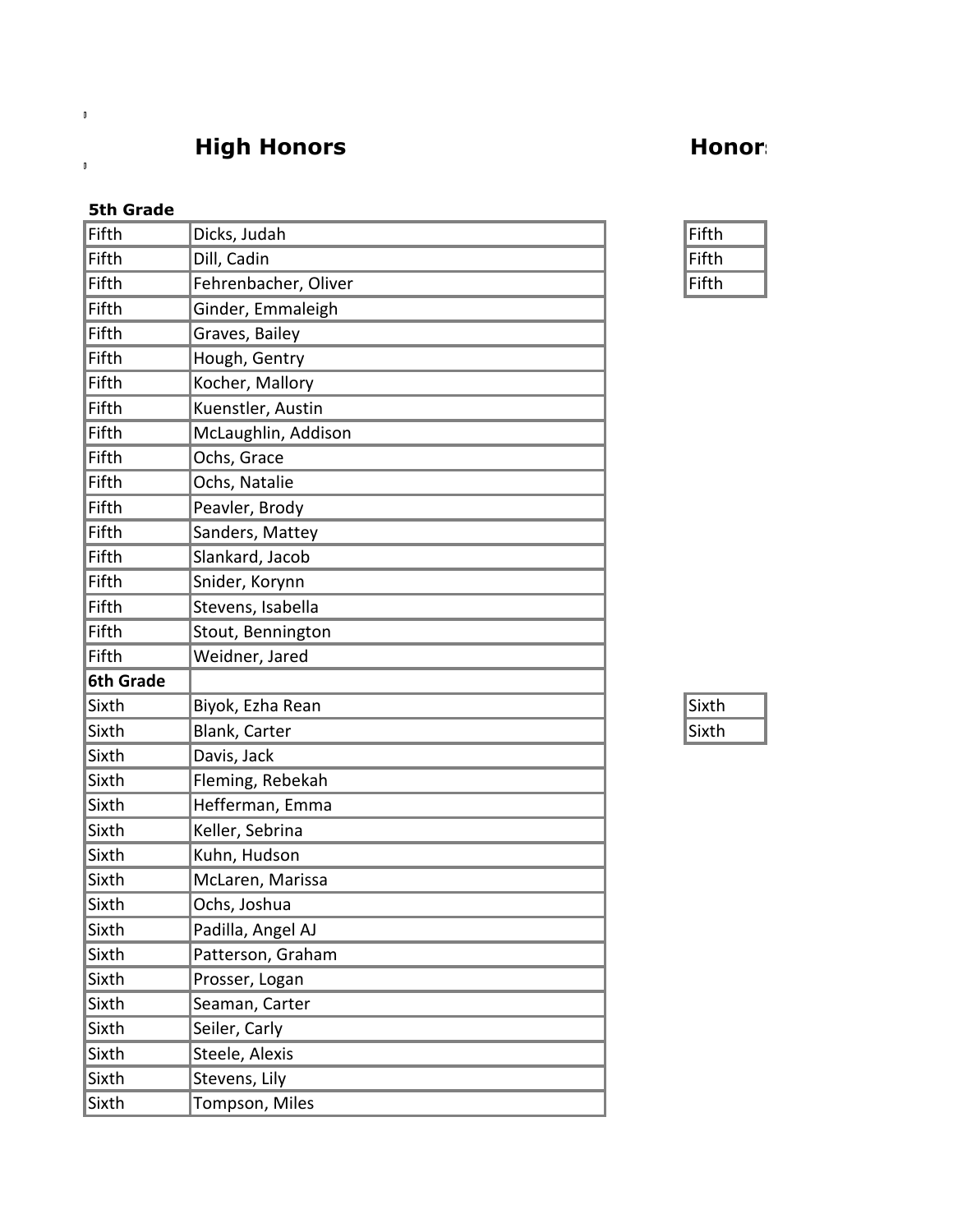| Sixth     | Volk, Evelyn       |         |
|-----------|--------------------|---------|
| Sixth     | Wilson, Briley     |         |
| Sixth     | Young, Jackson     |         |
| 7th Grade |                    |         |
| Seventh   | Daniel, James      | Seventh |
| Seventh   | Downen, Summer     | Seventh |
| Seventh   | Finan, Marley      | Seventh |
| Seventh   | Graves, Robert     |         |
| Seventh   | Kessler, Elizabeth |         |
| Seventh   | Kocher, Briley     |         |
| Seventh   | Kocher, Kylie      |         |
| Seventh   | Kocher, Owen       |         |
| Seventh   | Lambird, Asher     |         |
| Seventh   | McKinney, Dorothy  |         |
| Seventh   | McLaughlin, Ethan  |         |
| Seventh   | McVaigh, Brock     |         |
| Seventh   | Nelson, Delaney    |         |
| Seventh   | Ochs, Levi         |         |
| Seventh   | Ridgely, Callista  |         |
| Seventh   | Ridgely, Truman    |         |
| Seventh   | Smith, Baxter      |         |
| Seventh   | Spieth, Lynden     |         |
| Seventh   | Trupiano, Giuseppe |         |
| Seventh   | Weiler, Kelysse    |         |
| Seventh   | Zwilling, Natalie  |         |
| 8th Grade |                    |         |
| Eighth    | Barela, Julissa    |         |
| Eighth    | Brown, Braelynn    |         |
| Eighth    | Colwell, Jack      |         |
| Eighth    | Gayer, Ava         |         |
| Eighth    | Jennings, Gavin    |         |
| Eighth    | Kessler, Scott     |         |
| Eighth    | Kocher, Caden      |         |
| Eighth    | Lemke, Olivia      |         |
| Eighth    | McKinney, Malcom   |         |
| Eighth    | Patel, Aashka      |         |
| Eighth    | Ridgely, Addison   |         |
| Eighth    | Seiler, Brielle    |         |
| Eighth    | Snider, Mckenna    |         |
| Eighth    | Steber, Claire     |         |

| Seventh |
|---------|
| Seventh |
| Seventh |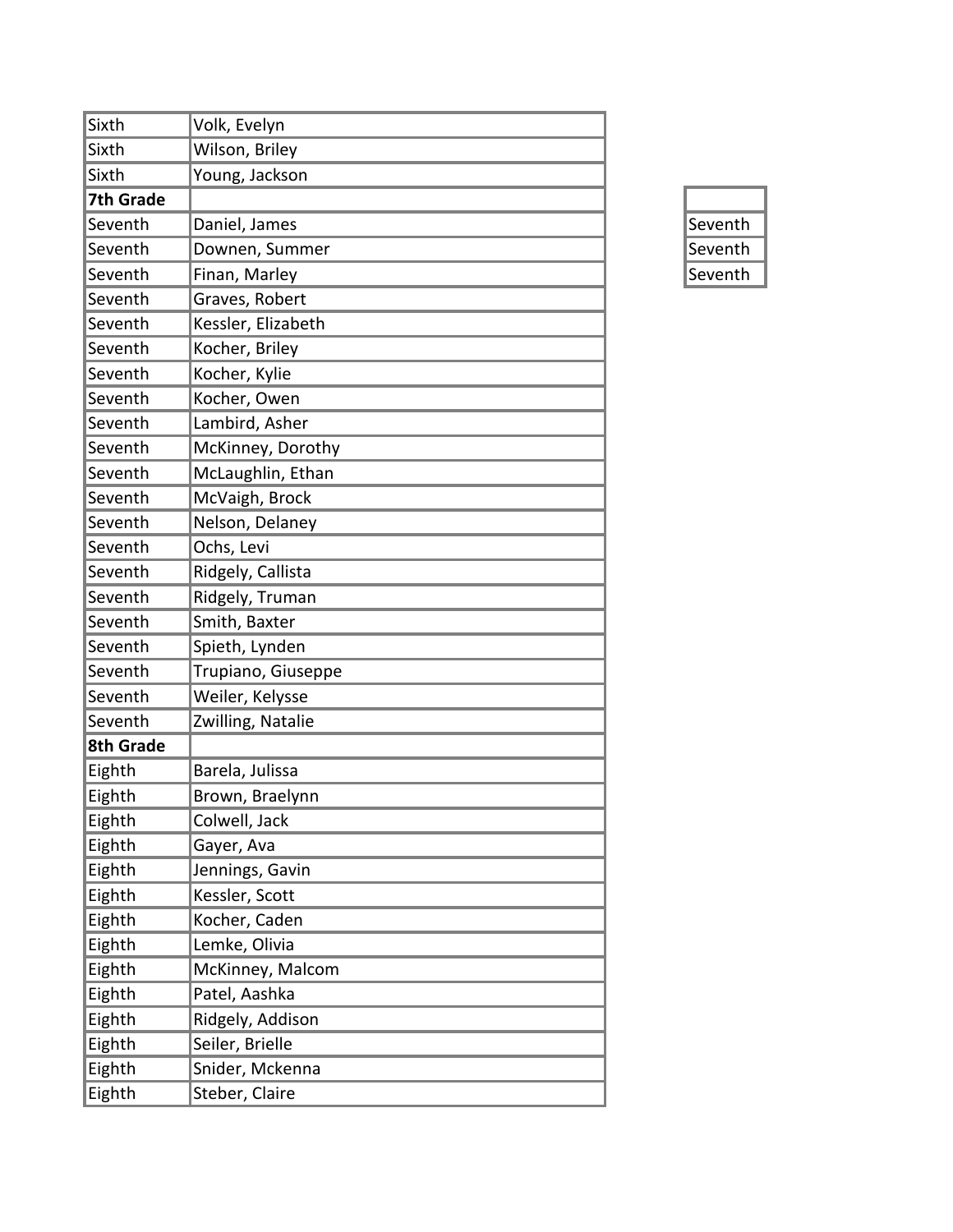| Claire<br>. . |
|---------------|
|               |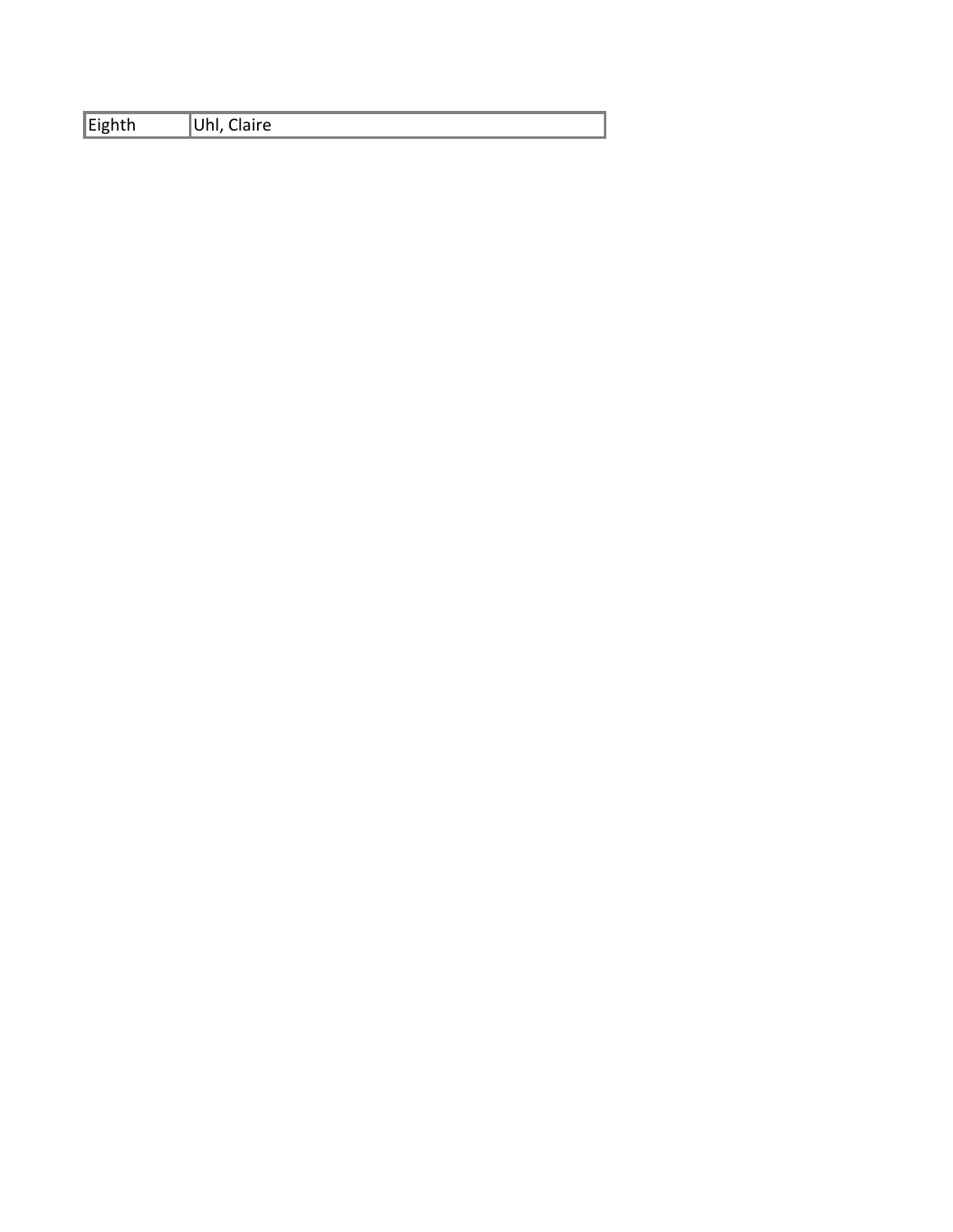| Bookhout, Katelyn |  |
|-------------------|--|
| Hefferman, Levi   |  |
| Ochs, Teegan      |  |

Bower, Levi Ginder, Johnson